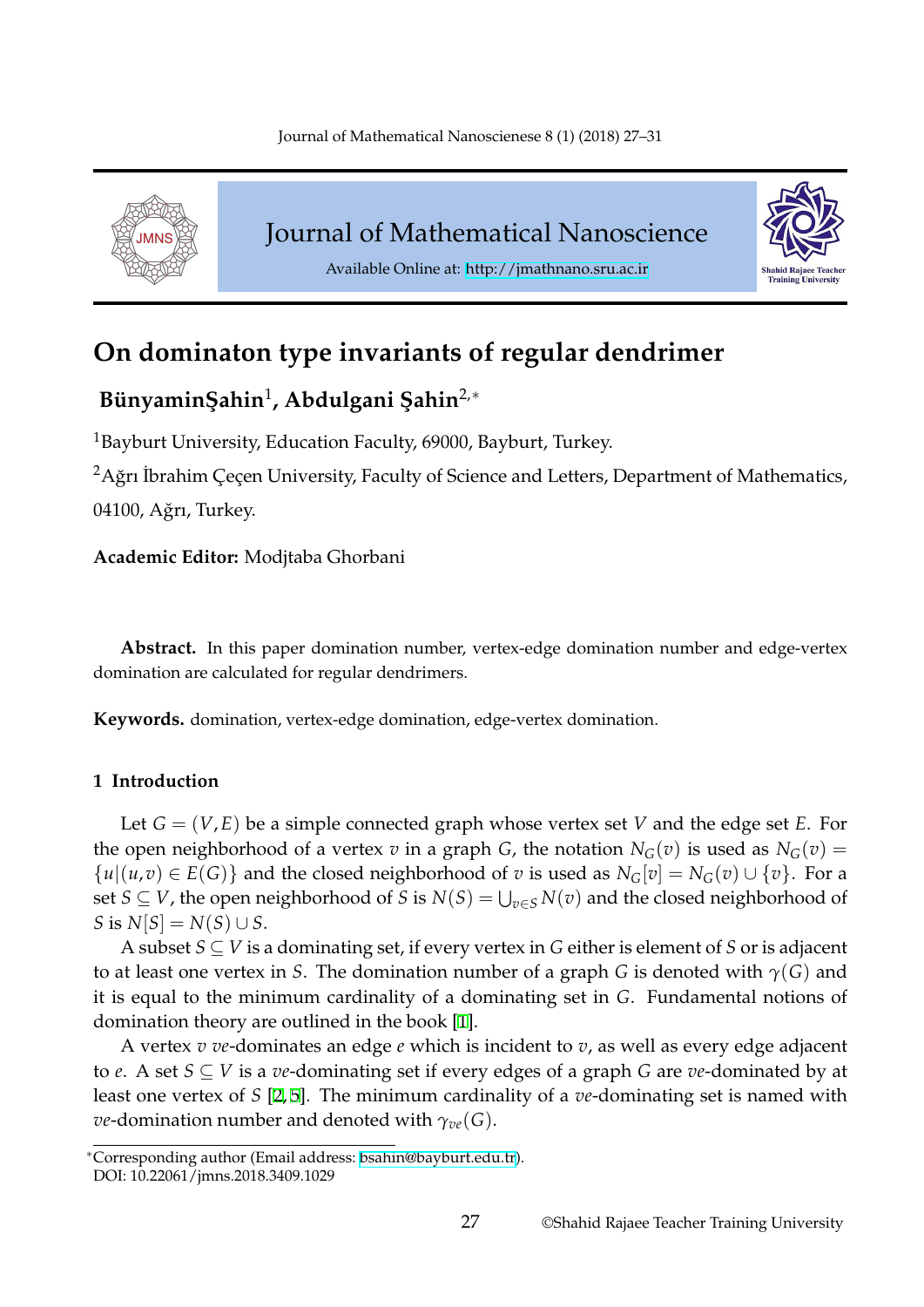An edge *e ev*-dominates a vertex *v* which is a vertex of *e*, as well as every vertex adjacent to *v* [2, 5]. A subset *D ⊆ E* is a edge-vertex dominating set (in simpl[y,](#page-0-0) *ev*[-d](#page-4-3)ominating set) of *G*, if every vertex of a graph *G* are *ev*-dominated by at least one edge of *D*. The minimum cardinality of a *ev*-dominating set is named with *ev*-domination number and denoted with *γev*(*G*[\)](#page-4-1).

We attain three domination type invariants for regular dendrimers.



Figure 1. Dendrimers *T*2,4 and *T*3,4.

Dendrimers are highly branched trees [4]. A regular dendrimer  $T_{k,d}$  is a tree with a central vertex  $v$ . Every non-pendant vertex of  $T_{k,d}$  is of degree  $d \geq 2$  and the radius is  $k$ , distance from *v* to each pendant vertex. Dendrimers *T*2,4 and *T*3,4 are demonstrated in Figure 1. Some properties of regular dendrimers are deno[te](#page-4-4)d in the following lemma [3].

**Lemma 1.1.** *If Tk*,*<sup>d</sup> is a tree with central vertex v, then*

- *i*) The order of  $T_{k,d}$  is  $1 +$  $d[(d-1)^k - 1]$  $\frac{1}{d-2}$ .
- *ii) Tk*,*<sup>d</sup> has d branches.*
- *iii*) Each branch of  $T_{k,d}$  has  $\frac{(d-1)^k-1}{d}$  $\frac{1}{d-2}$  *vertices.*
- *iv) Each branch of Tk*,*<sup>d</sup> has* (*d −* 1) *<sup>k</sup>−*<sup>1</sup> *pendant vertices.*
- *v*) Each branch of  $T_{k,d}$  has  $\frac{(d-1)^{k-1}-1}{d}$ *d −* 2 *nonpendant vertices.*
- *vi)* The number of vertices on radius k is  $d(d-1)^{k-1}$ .

### **2 Main Results**

We remind some well known properties of paths and cycles in the next lemma.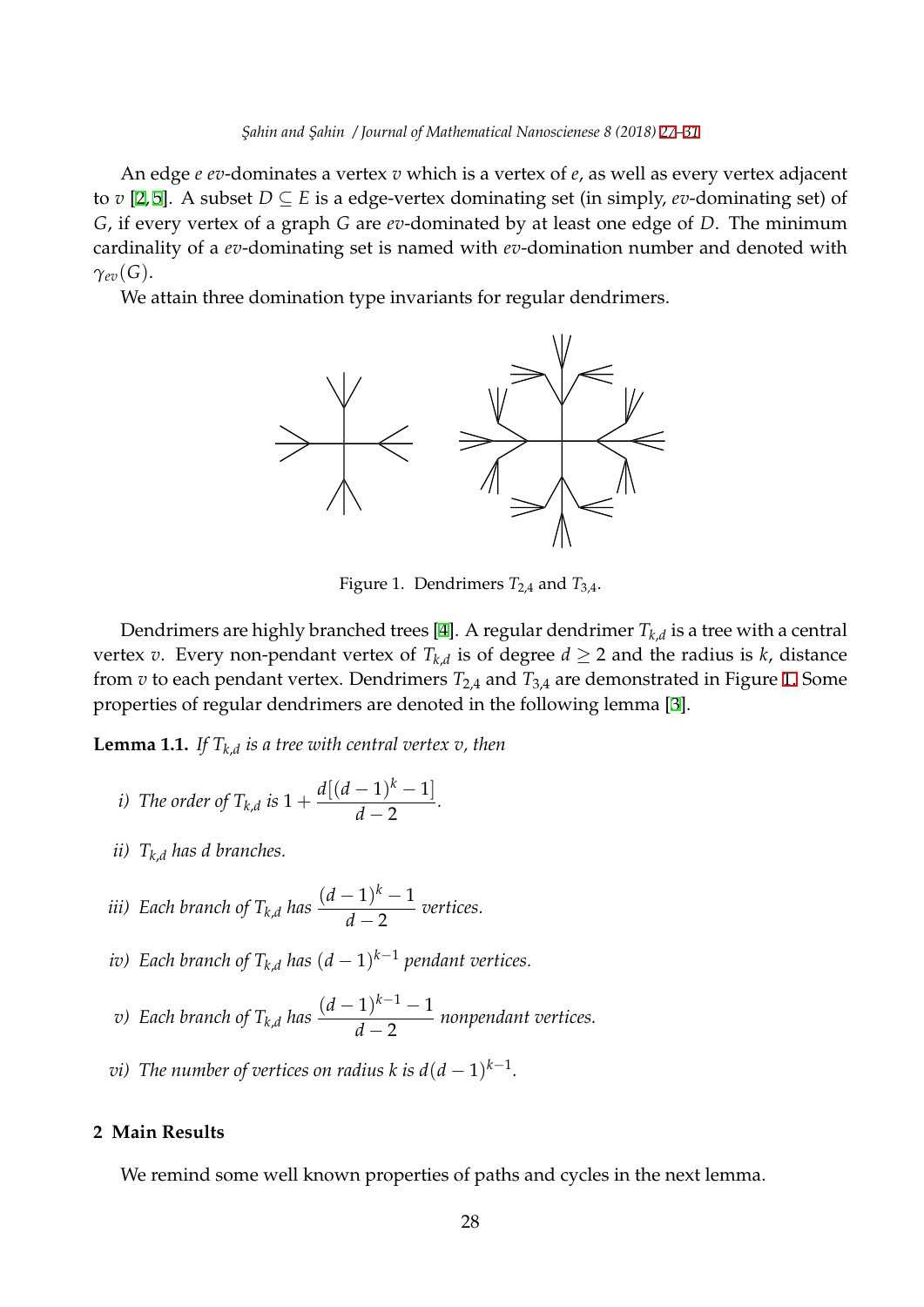**Lemma 2.1.** *Let P<sup>n</sup> path and C<sup>n</sup> cycle with n vertices [5],*

- *i*)  $\gamma(P_n) = \gamma(C_n) = \left\lceil \frac{n}{3} \right\rceil$  $\frac{n}{3}$ .
- *ii*)  $\gamma_{ve}(P_n) = \gamma_{ev}(P_n) = \lfloor \frac{n+2}{4} \rfloor$  $\frac{+2}{4}$ .

$$
iii) \ \gamma_{ve}(C_n) = \gamma_{ev}(C_n) = \lfloor \frac{n+3}{4} \rfloor.
$$

**Theorem 2.2.** *If*  $T_{k,d}$  *be a regular dendrimer, then* 

$$
\gamma(T_{k,d}) = \begin{cases} 1 + \frac{(d-1)^k - d + 1}{d-2}, k \quad \text{is odd} \\ \frac{(d-1)^k - 1}{d-2}, \quad k \quad \text{is even} \end{cases}.
$$

*Proof.* Let *k* is odd. In this case minimum cardinality dominating set of *Tk*,*<sup>d</sup>* is consisted of central vertex *v*, vertices on radius  $k = 2, 4, ..., k - 1$ . Summation of all vertices is by Lemma 1.1 (vi)

$$
\gamma(T_{k,d}) = 1 + d(d-1) + d(d-1)^3 + \dots + d(d-1)^{k-2},
$$
  

$$
\gamma(T_{k,d}) = 1 + d(d-1)\left[1 + (d-1)^2 + \dots + (d-1)^{k-3}\right].
$$

The second term of this equation is a geometric series such that  $r = (d-1)^2$ . So,

$$
\gamma(T_{k,d}) = 1 + d(d-1)\frac{r^{\frac{k-3}{2}+1} - 1}{r-1},
$$
  

$$
\gamma(T_{k,d}) = 1 + d(d-1)\frac{r^{\frac{k-1}{2}} - 1}{r-1},
$$
  

$$
\gamma(T_{k,d}) = 1 + d(d-1)\frac{(d-1)^{k-1} - 1}{(d-1)^2 - 1},
$$
  

$$
\gamma(T_{k,d}) = 1 + \frac{(d-1)^k - d + 1}{d-2}.
$$

Now let *k* is even. In this case minimum dominating set of *Tk*,*<sup>d</sup>* is consisted of vertices on radius  $k = 1, 3, \ldots, k - 1$ . Therefore,

$$
\gamma(T_{k,d}) = d + d(d-1)^2 + d(d-1)^4 + \dots + d(d-1)^{k-2},
$$
  

$$
\gamma(T_{k,d}) = d \left[ 1 + (d-1)^2 + (d-1)^4 + \dots + (d-1)^{k-2} \right].
$$

This equation is a geometric series such that  $r = (d-1)^2$  and then,

$$
\gamma(T_{k,d}) = d \frac{r^{\frac{k-2}{2}+1} - 1}{r-1},
$$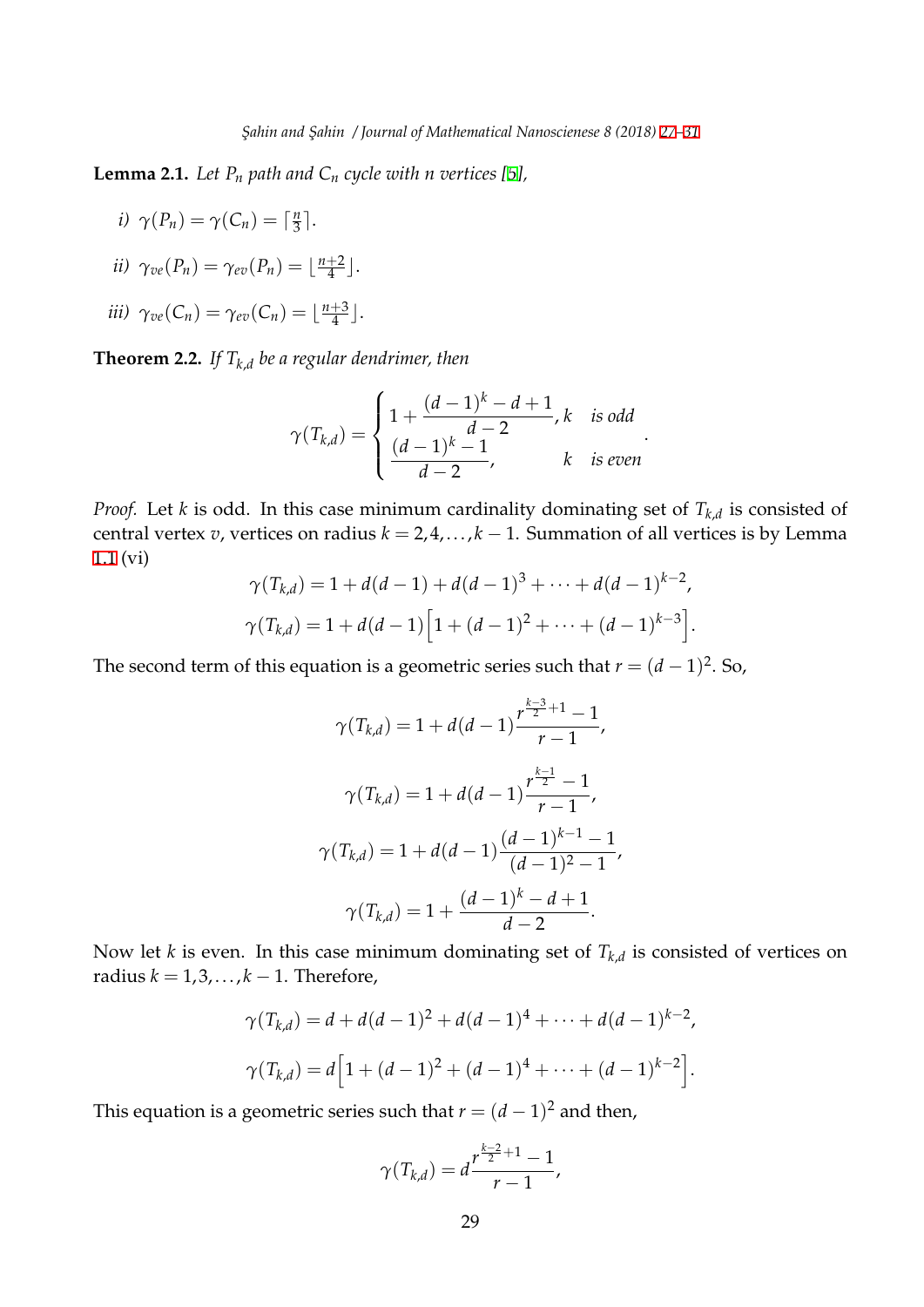$$
\gamma(T_{k,d}) = d \frac{r^{\frac{k}{2}} - 1}{r - 1},
$$
  

$$
\gamma(T_{k,d}) = d \frac{(d - 1)^k - 1}{(d - 1)^2 - 1},
$$
  

$$
\gamma(T_{k,d}) = \frac{(d - 1)^k - 1}{d - 2}.
$$

 $\Box$ 

**Theorem 2.3.** *If*  $T_{k,d}$  *be a regular dendrimer, then* 

$$
\gamma_{ve}(T_{k,d}) = \begin{cases} 1 + \frac{(d-1)^{k-1} - d + 1}{d-2}, k \quad \text{is even} \\ \frac{(d-1)^{k-1} - 1}{d-2}, \quad k \quad \text{is odd} \end{cases}.
$$

*Proof.* A vertex *v ve*-dominates an edge *e* which is incident to *v*, as well as every edge adjacent to *e*. This means a vertex *ve*-domianates every edge exist in maximum distance 2 from it. By this way we assume that  $k$  is even. In this case minimum  $ve$ -dominating set of  $T_{k,d}$  is consisted of central vertex *v*, vertices on radius *k* = 2, 4,. . ., *k −* 2. Thus,

$$
\gamma_{ve}(T_{k,d}) = 1 + d(d-1) + d(d-1)^3 + \dots + d(d-1)^{k-3},
$$
  

$$
\gamma_{ve}(T_{k,d}) = 1 + d(d-1)\Big[1 + (d-1)^2 + \dots + (d-1)^{k-4}\Big].
$$

The second term of this equation is a geometric series such that  $r = (d-1)^2$ . So,

$$
\gamma(T_{k,d}) = 1 + d(d-1)\frac{r^{\frac{k-4}{2}+1} - 1}{r-1},
$$
  

$$
\gamma(T_{k,d}) = 1 + d(d-1)\frac{r^{\frac{k-2}{2}} - 1}{r-1},
$$
  

$$
\gamma(T_{k,d}) = 1 + d(d-1)\frac{(d-1)^{k-2} - 1}{(d-1)^2 - 1},
$$
  

$$
\gamma(T_{k,d}) = 1 + \frac{(d-1)^{k-1} - d + 1}{d-2}.
$$

Now let *k* is odd. In this case *ve*-dominating set of *Tk*,*<sup>d</sup>* is consisted of vertices on radius *k* = 1, 3,. . ., *k −* 2. Therefore,

$$
\gamma_{ve}(T_{k,d}) = d + d(d-1)^2 + d(d-1)^4 + \dots + d(d-1)^{k-3},
$$
  

$$
\gamma_{ve}(T_{k,d}) = d\left[1 + (d-1)^2 + (d-1)^4 + \dots + (d-1)^{k-3}\right].
$$